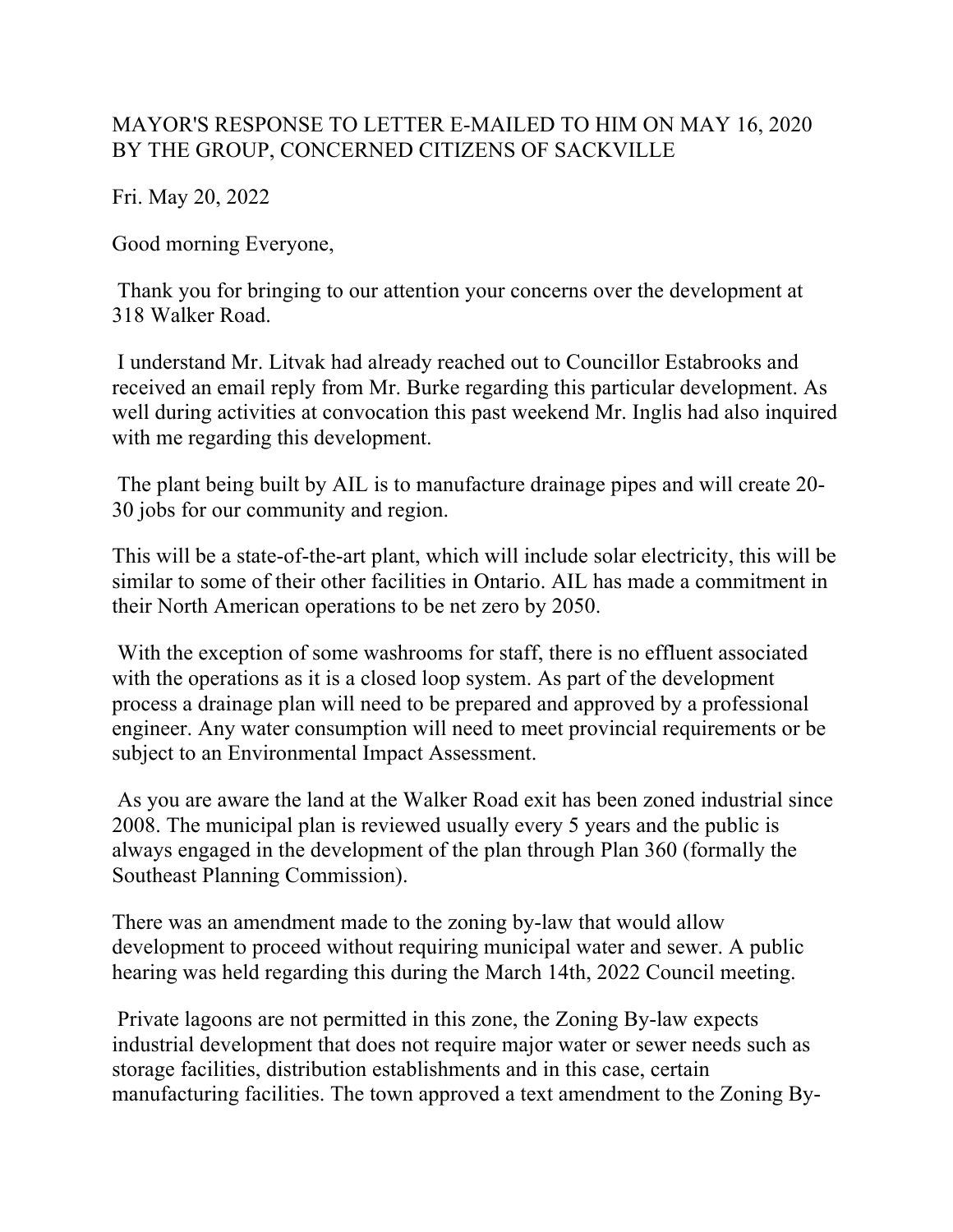law to enable any development to take place without water and sewer services, provided of course certain development expectations are met.

When development is permitted by the Zoning By-law, there are no statutory or municipal notification requirements, similar to when a housing subdivision is built as long as the land is zoned appropriately.

However if an applicant requests to change the zoning on a property, that is fundamentally different, it does require all property owners within 100m to be notified by mail.

These requirements are required in the Community Planning Act.

The reason the public has not heard much about the project or seen plans, is because to date, a building and development permit has not been submitted and typically, it is not publicized.

The developer is undertaking the work they are allowed to do before entering the formal permit process, which would include developing access and grubbing the site.

It is our understanding that construction is going to get underway soon, so you will see additional activity on the site provided a permit is obtained.

Plan 360 would be able to provide further information once a permit is issued, such as specifics on the setbacks, heights, gross floor area, parking etc.

Lori Bickford is our local planning officer for Plan 360 and she can be reached at 506-364-4701 or email lori.bickford@nbse.ca.

I have copied Miss Bickford on this email.

Thank you,